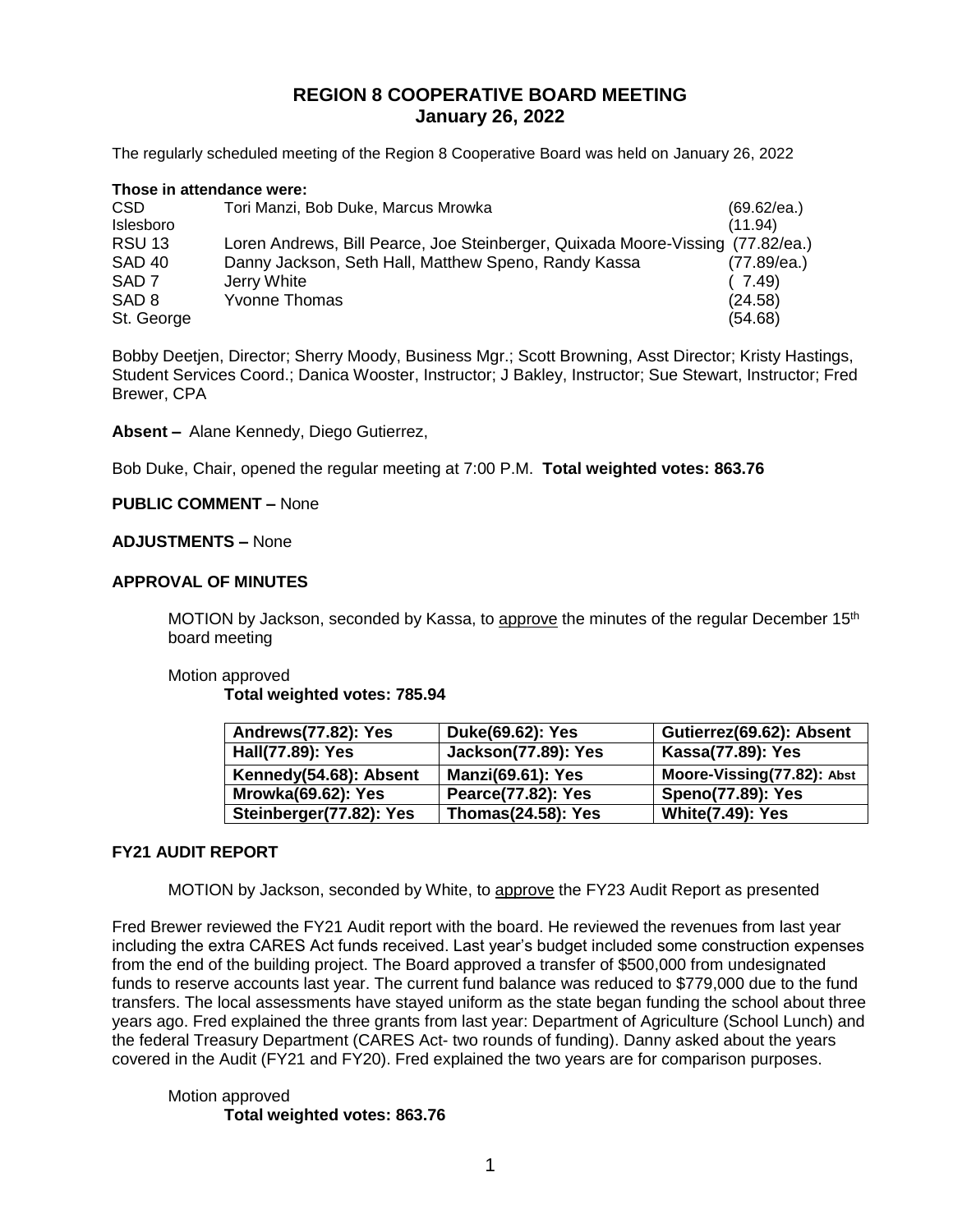| <b>Andrews(77.82): Yes</b> | Duke(69.62): Yes           | Gutierrez(69.62): Absent  |
|----------------------------|----------------------------|---------------------------|
| Hall(77.89): Yes           | <b>Jackson(77.89): Yes</b> | Kassa(77.89): Yes         |
| Kennedy(54.68): Absent     | <b>Manzi(69.61): Yes</b>   | Moore-Vissing(77.82): Yes |
| <b>Mrowka(69.62): Yes</b>  | Pearce(77.82): Yes         | <b>Speno(77.89): Yes</b>  |
| Steinberger(77.82): Yes    | <b>Thomas(24.58): Yes</b>  | <b>White(7.49): Yes</b>   |

## **BOARD DISCUSSION OF WEALTH MANAGEMENT PLAN**

Matt advised the Finance Committee voted to recommend the board adopt the plan for investing funds. Danny asked if a proposal was sent out to other banks and Sherry reported that we had spoken to our own bank about investing excess funds and not other institutions. Bob explained that the liquidity of the funds was a component in the proposal and the fund is managed by a team at First National Bank.

MOTION by Hall, seconded by White, to approve placing funds in the wealth management plan

Loren asked if other schools invest their monies in these types of funds. Matt explained that we are using reserve funds to invest and that the monies are invested very conservatively by the wealth management team. Bobby explained other schools and municipalities have invested in the fund. Joe asked if the market crashed, would we lose money, what is the rate of return and the cost for the management of the funds. Loren expressed concerns about what other schools' have for reserve accounts and how they are managed.

#### Motion approved **Total weighted votes: 552.41**

| <b>Andrews(77.82): No</b> | Duke(69.62): Yes          | Gutierrez(69.62): Absent |
|---------------------------|---------------------------|--------------------------|
| Hall(77.89): Yes          | Jackson(77.89): No        | Kassa(77.89): Yes        |
| Kennedy(54.68): Absent    | <b>Manzi(69.61): Yes</b>  | Moore-Vissing(77.82): No |
| <b>Mrowka(69.62): Yes</b> | Pearce(77.82): Yes        | <b>Speno(77.89): Yes</b> |
| Steinberger(77.82): No    | <b>Thomas(24.58): Yes</b> | <b>White(7.49): Yes</b>  |

## **EXECUTIVE SESSION: Employment [1 M.R.S.A. §405 (6)(A)]**

MOTION by Jackson, seconded by White, pursuant to Section 405(6)(A) of Title 1 of the Maine Revised Statutes, move that the Board enter into executive session to discuss the nonnegotiated staff and Director's compensation

### Motion approved unanimously **Total weighted votes: 863.76**

| Andrews(77.82): Yes       | Duke(69.62): Yes           | Gutierrez(69.62): Absent  |
|---------------------------|----------------------------|---------------------------|
| Hall(77.89): Yes          | <b>Jackson(77.89): Yes</b> | Kassa(77.89): Yes         |
| Kennedy(54.68): Absent    | <b>Manzi(69.61): Yes</b>   | Moore-Vissing(77.82): Yes |
| <b>Mrowka(69.62): Yes</b> | Pearce(77.82): Yes         | <b>Speno(77.89): Yes</b>  |
| Steinberger(77.82): Yes   | <b>Thomas(24.58): Yes</b>  | <b>White(7.49): Yes</b>   |

Enter: 7:33 PM Exit: 8:02 PM

# **Action on Executive Session**

MOTION by Manzi, seconded by White, to approve the following contract pay increases for staff not covered by the collective bargaining agreement for the 2022-23 budget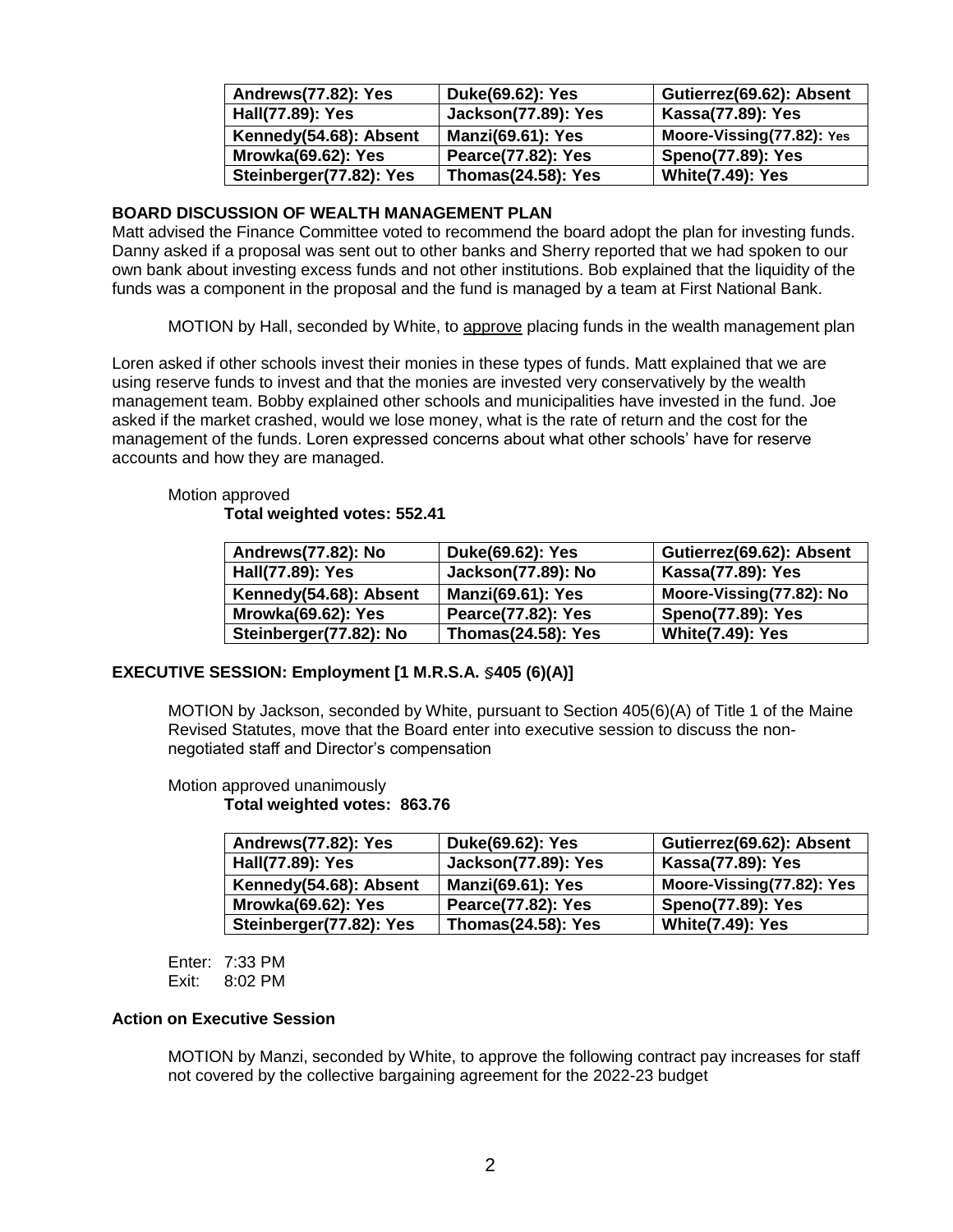Tori read aloud the following salaries as part of the motion: Adkins \$36,309; Fox \$20.61/hr; Browning \$80,925; Hastings \$80,925; Nolan \$70,321; Hatch \$66,565; Moody \$86,273; Neely \$17.91/hr.; Pardo \$81,401; Clifford \$20.65/hr.; Clifford \$23.44/hr. (Food Svcs Dir.)

Bob advised the Finance Committee can make a recommendation for the Director's salary for budget purposes. [The Director's salary is finalized in May.]

# Motion approved **Total weighted votes: 785.94**

| Andrews(77.82): Yes       | Duke(69.62): Yes           | Gutierrez(69.62): Absent  |
|---------------------------|----------------------------|---------------------------|
| Hall(77.89): Yes          | <b>Jackson(77.89): Yes</b> | Kassa(77.89): Yes         |
| Kennedy(54.68): Absent    | <b>Manzi(69.61): Yes</b>   | Moore-Vissing(77.82): Yes |
| <b>Mrowka(69.62): Yes</b> | <b>Pearce(77.82): Yes</b>  | <b>Speno(77.89): Yes</b>  |
| Steinberger(77.82): No    | <b>Thomas(24.58): Yes</b>  | <b>White(7.49): Yes</b>   |

## **COMMITTEE REPORTS**

### **FINANCE**

### **Warrants and Budget**

Matt reported the committee met and reviewed the warrants for December and January and the December 31<sup>st</sup> financial report.

MOTION by Speno, seconded by White, to accept and approve the warrants for December and January and the budget report for December.

### Motion approved

**Total weighted votes: 863.76**

| Andrews(77.82): Yes       | Duke(69.62): Yes           | Gutierrez(69.62): Absent  |
|---------------------------|----------------------------|---------------------------|
| Hall(77.89): Yes          | <b>Jackson(77.89): Yes</b> | Kassa(77.89): Yes         |
| Kennedy(54.68): Absent    | <b>Manzi(69.61): Yes</b>   | Moore-Vissing(77.82): Yes |
| <b>Mrowka(69.62): Yes</b> | Pearce(77.82): Yes         | <b>Speno(77.89): Yes</b>  |
| Steinberger(77.82): Yes   | <b>Thomas(24.58): Yes</b>  | <b>White(7.49): Yes</b>   |

# **POLICY COMMITTEE**

MOTION by Pearce, seconded by White, to approve first reading of Policies AC – Non-Discrimination/Equal Opportunity and Affirmative Action (Revised), ACAB – Harassment and Sexual Harassment of School Employees (Revised), ACAB-R – Employee Discrimination/Harassment and Title IX Sexual Harassment Complaint Procedures (Revised), BCC – Nepotism (Revised/Replaced with New Language), BHC – Board Relationships and Communications with Staff (New), GBEBB – Staff Conduct with Students (Revised/Replaced with New Language), GCFB – Recruiting and Hiring of Administrative Staff (Revised, JIC – Student Code of Conduct (Revised), JICIA – Weapons, Violence and School Safety (Revised), JK – Student Discipline (Revised), JKD – Suspension of Students (Revised), JLCD – Administration of Medication to Students (Revised)

Quixada asked about the legal addition of the wording "familial status." She asked about adding language for sexual assault and sexual violence into the policy on Weapons, Violence and School Safety. Bobby advised he will look at this language and discuss with the Policy Committee.

Motion approved

**Total weighted votes: 863.76**

| <b>Andrews(77.82): Yes</b> | Duke(69.62): Yes | Gutierrez(69.62): Absent |
|----------------------------|------------------|--------------------------|
|                            |                  |                          |